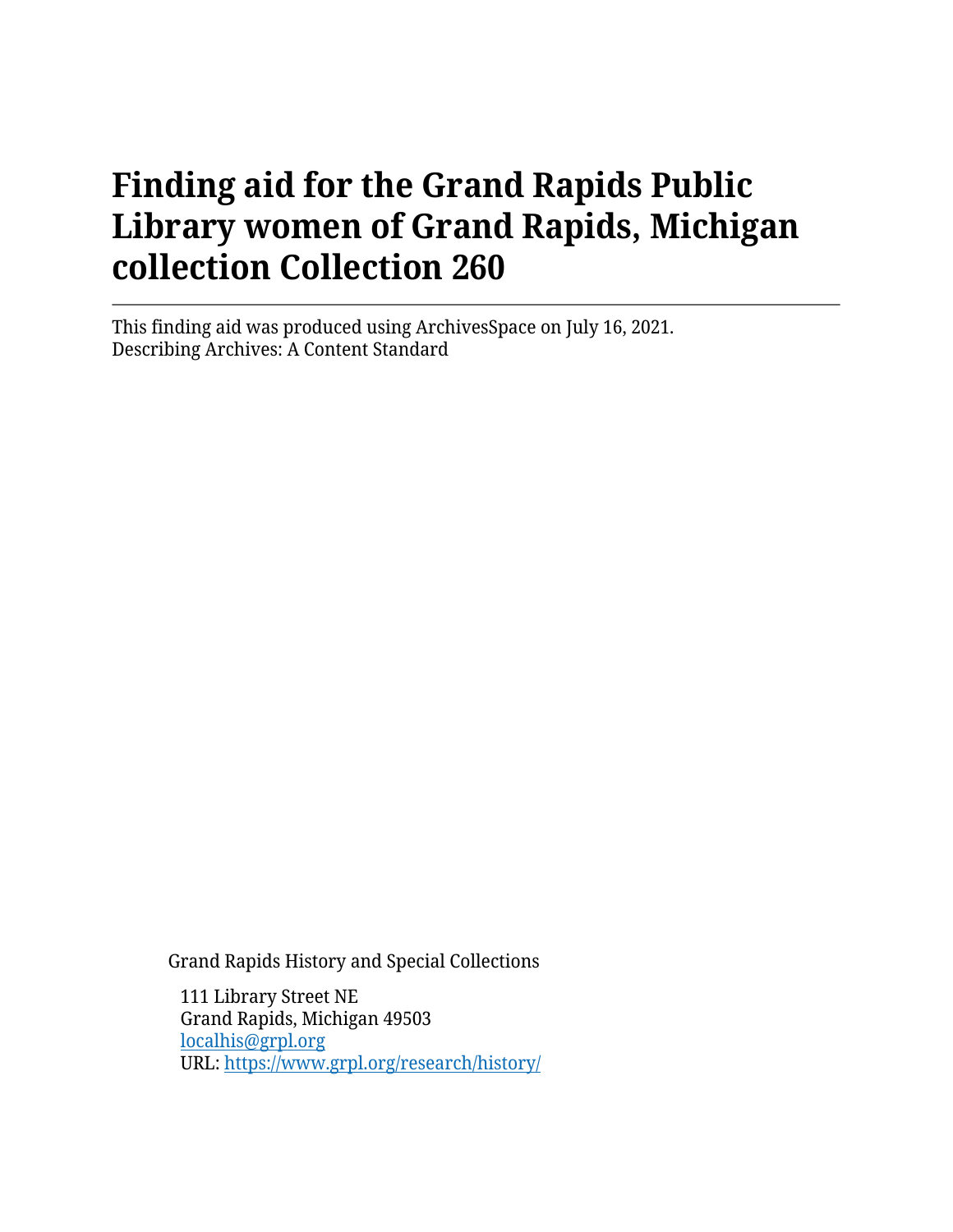Finding aid for the Grand Rapids Public Library women of Grand Rapids, Michigan collection Collection 260

# <span id="page-1-0"></span>**Table of Contents**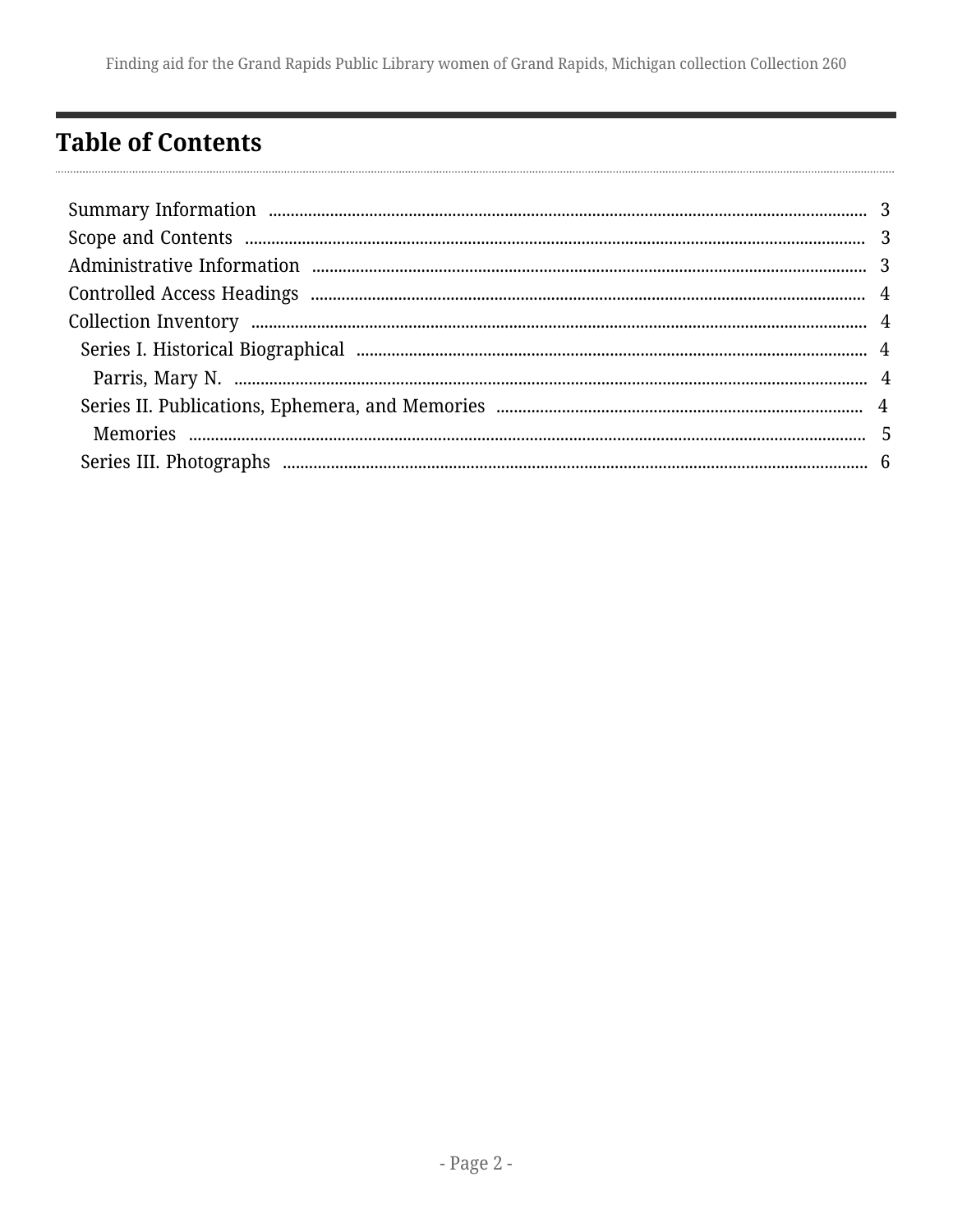# <span id="page-2-0"></span>**Summary Information**

| <b>Repository:</b>                                              | Grand Rapids History and Special Collections                                                                                                                                                                                                               |  |  |
|-----------------------------------------------------------------|------------------------------------------------------------------------------------------------------------------------------------------------------------------------------------------------------------------------------------------------------------|--|--|
| Title:<br>ID:                                                   | Grand Rapids Public Library women of Grand Rapids, Michigan<br>collection<br>Collection 260                                                                                                                                                                |  |  |
| <b>ID</b> [Archivists<br><b>Toolkit</b><br>Database::RESOURCE]: | 270                                                                                                                                                                                                                                                        |  |  |
| Date:                                                           | no date                                                                                                                                                                                                                                                    |  |  |
| <b>Physical</b><br>Description:                                 | 1.4 Linear Feet Two boxes                                                                                                                                                                                                                                  |  |  |
| Language of the<br><b>Material:</b>                             | English.                                                                                                                                                                                                                                                   |  |  |
| Abstract:                                                       | This is a devised collection which provides a place to bring<br>together small accessions of materials on the broad topic of local<br>women. The collection is growing slowly, as many materials<br>related to women are housed in other GRPL collections. |  |  |

**^** [Return to Table of Contents](#page-1-0)

## <span id="page-2-1"></span>**Scope and Contents**

The Grand Rapids Public Library Womens' History Collection was created in the Spring of 2000, as a way to collate and process small accessions of materials in this subject area.

**^** [Return to Table of Contents](#page-1-0)

# <span id="page-2-2"></span>**Administrative Information**

#### **Publication Statement**

Grand Rapids History and Special Collections

111 Library Street NE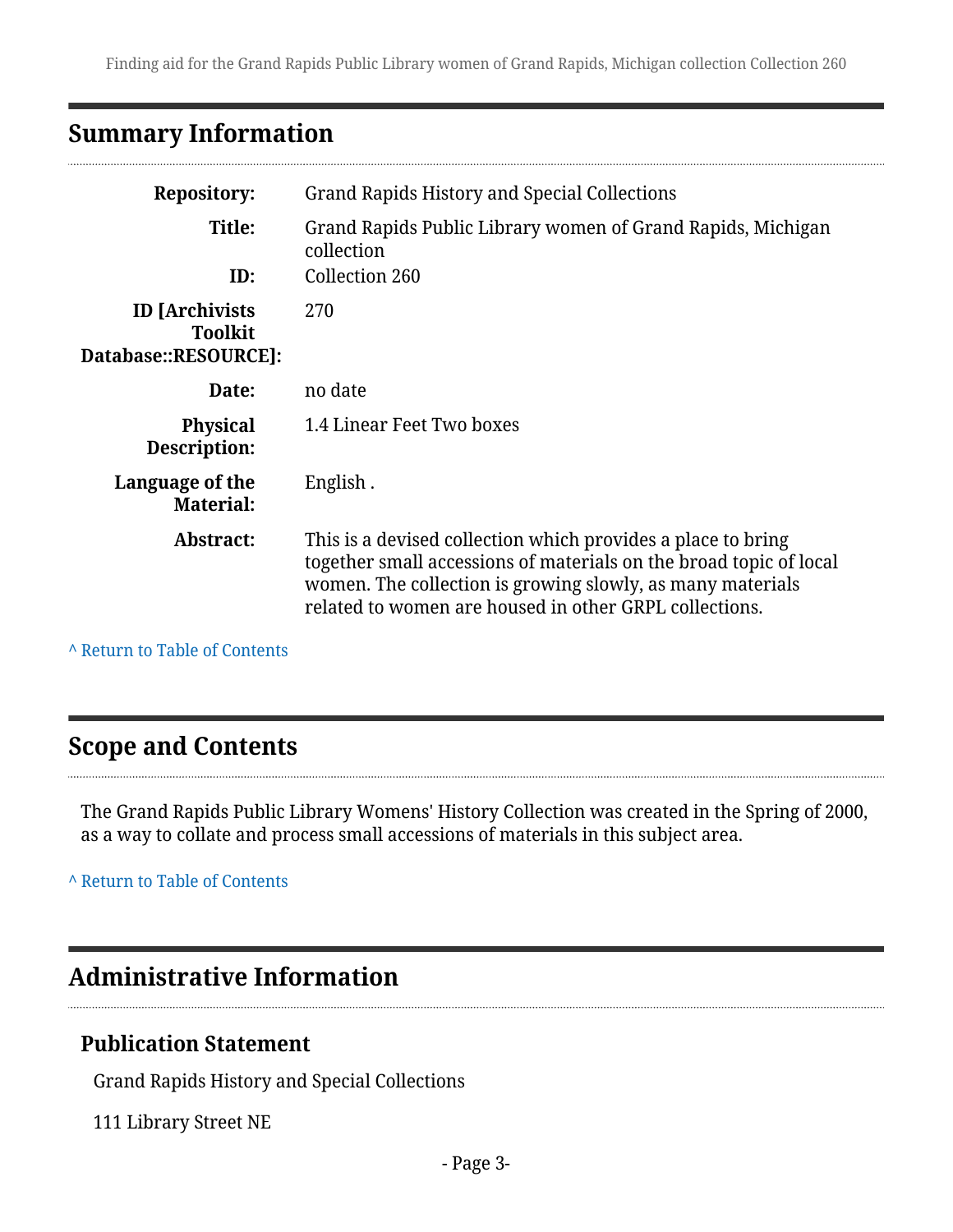Finding aid for the Grand Rapids Public Library women of Grand Rapids, Michigan collection Collection 260

Grand Rapids, Michigan 49503 [localhis@grpl.org](mailto:localhis@grpl.org) URL:<https://www.grpl.org/research/history/>

### **Immediate Source of Acquisition**

Various donors and accession numbers, including 00.[408].1-5.

#### **^** [Return to Table of Contents](#page-1-0)

### <span id="page-3-0"></span>**Controlled Access Headings**

- Women -- Michigan -- Grand Rapids -- History
- Grand Rapids (Mich.) -- History

## <span id="page-3-1"></span>**Collection Inventory**

### <span id="page-3-2"></span>**Series I. Historical Biographical**

#### <span id="page-3-3"></span>**Parris, Mary N.**

| Title/Description                                                    | <b>Instances</b> |          |
|----------------------------------------------------------------------|------------------|----------|
| Activities of Merchants. Michigan Tradesman. Mar. 5,<br>1941. pg. 22 | Box 2            | Folder 1 |

#### **Scope and Contents**

RE: Her general store at Division Ave., near Delaware St., later at 1160 Division Ave. S. Son, G.A. Parris has store in 1941.

#### **^** [Return to Table of Contents](#page-1-0)

#### <span id="page-3-4"></span>**Series II. Publications, Ephemera, and Memories**

| <b>Title/Description</b>                          | <b>Instances</b> |
|---------------------------------------------------|------------------|
| Deaconess Home ephemera [5798].1                  | Box 1            |
| Elmcrest Home for Girls ephemera [5798].1         | Box 1            |
| Evangeline Booth Home for Girls ephemera [5798].1 | Box 1            |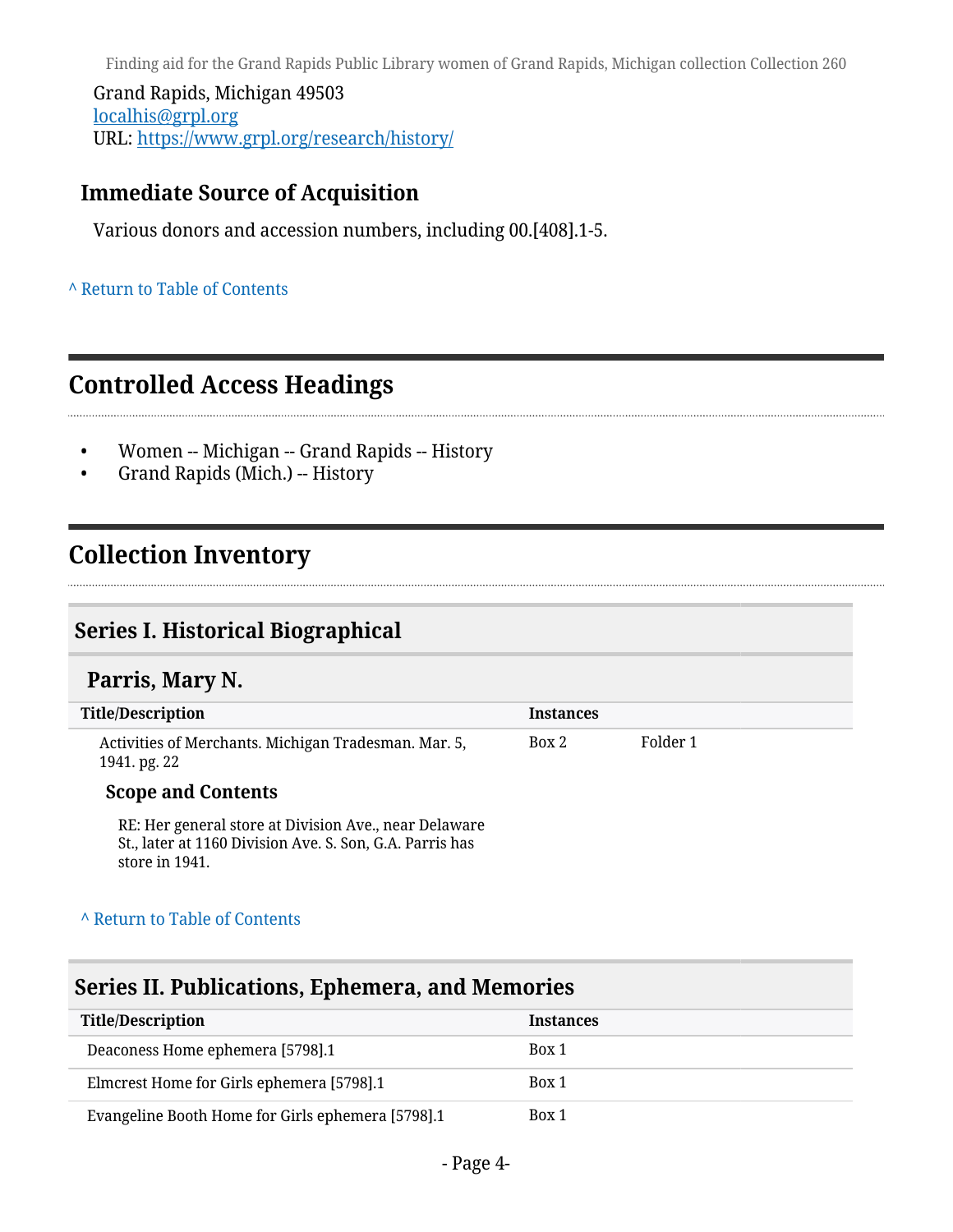<span id="page-4-0"></span>

| Federation Home for Working Girls ephemera [5798].1                                                                                                                                                                                                                                                                                                                                                                                                                                                                                                                                                                                                                                                                    | Box 1            |          |
|------------------------------------------------------------------------------------------------------------------------------------------------------------------------------------------------------------------------------------------------------------------------------------------------------------------------------------------------------------------------------------------------------------------------------------------------------------------------------------------------------------------------------------------------------------------------------------------------------------------------------------------------------------------------------------------------------------------------|------------------|----------|
| Laws Relating to the Legal Status of Women in Michigan /<br>compiled by Effie Curran. Michigan Federation of Business<br>and Professional Women's Club, Inc. [1954] Re-printed by<br>Livonia Business and Professional Women's Club. Formerly<br>M396.2.C936.00.[2900].1                                                                                                                                                                                                                                                                                                                                                                                                                                               | Box 1            |          |
| Michigan Home for Girls ephemera [5798].1                                                                                                                                                                                                                                                                                                                                                                                                                                                                                                                                                                                                                                                                              | Box 1            |          |
| Michigan Woman's Press Association. By The Literary<br>Century, May 1893. Formerly M920.5 L712. 00.[5789].1                                                                                                                                                                                                                                                                                                                                                                                                                                                                                                                                                                                                            | Box 1            |          |
| Michigan Woman's Press Club: Leaves from Our Lives.<br>Columbian Souvenir. Formerly M374.3 M581.00.[5788].1                                                                                                                                                                                                                                                                                                                                                                                                                                                                                                                                                                                                            | Box 1            |          |
| Woman's Home ephemera [5798].1                                                                                                                                                                                                                                                                                                                                                                                                                                                                                                                                                                                                                                                                                         | Box 1            |          |
| Women in Business directories; In and Around Muskegon<br>Michigan 1984 and In and Around Grand Rapids Michigan<br>1985 [2021.058]                                                                                                                                                                                                                                                                                                                                                                                                                                                                                                                                                                                      | Box 1            |          |
| <b>Memories</b>                                                                                                                                                                                                                                                                                                                                                                                                                                                                                                                                                                                                                                                                                                        |                  |          |
| <b>Title/Description</b>                                                                                                                                                                                                                                                                                                                                                                                                                                                                                                                                                                                                                                                                                               | <b>Instances</b> |          |
| Graphic. "I am for Us! + 2 pg. Ms. "Grand Rapids and the<br>Equal Suffrage Movement". Dorothy Blake's Memories.<br>[1986.207.2/16/2001]                                                                                                                                                                                                                                                                                                                                                                                                                                                                                                                                                                                |                  |          |
|                                                                                                                                                                                                                                                                                                                                                                                                                                                                                                                                                                                                                                                                                                                        |                  |          |
| Amazing Women of West Michigan / Crystal Bowman with<br>photos by Tim Priest. G.R. : Eerdmans, 2006.                                                                                                                                                                                                                                                                                                                                                                                                                                                                                                                                                                                                                   | Box 1            |          |
| <b>Scope and Contents</b>                                                                                                                                                                                                                                                                                                                                                                                                                                                                                                                                                                                                                                                                                              |                  |          |
| Image and one page on each woman. P2006.045.<br>Includes: Gaiane Akopian; Lyn Anderson; Jean<br>Reed Bahle; Amy Berridge; Paula Bowers; Dianne<br>Carroll Burdick; Pamela Carrier; Karen DeVries;<br>Mary Doezema; Mimi Emig; Linda Nemec Foster;<br>Renea Michelle Geers; Suzanne Geha; Patricia A.<br>Haist; Janet Haynes; Karen Henry; Zyrafete Hoxha;<br>Svetlana Jovanovic; Sister Patrice Konwinski; Terri<br>Lynn Landscapes; Katie Mawby; Mecker G. Moller;<br>Ghazala Munir; Ronda Passon; Jane Rooks Ross;<br>Vernis L. Schad; Laura Schwenk Berman; Mary<br>Lou Smith; Michelle Smith Lowe; Ethel Footman<br>smothers; Amanda Trevino; Victorian Upton; Poema<br>Indire Weller; Rita Williams; Sandy Yeager |                  |          |
| Seven Women Who Shaped the History of Grand Rapids,<br>Michigan / City of Grand Rapids, Michigan [Executive<br>Office]. 2006. [flyer] 00.[5001].1.                                                                                                                                                                                                                                                                                                                                                                                                                                                                                                                                                                     | Box 2            | Folder 2 |

Includes images and information on: Dorothy Leonard Judd; Hazel Grant; Evangeline Lamberts;